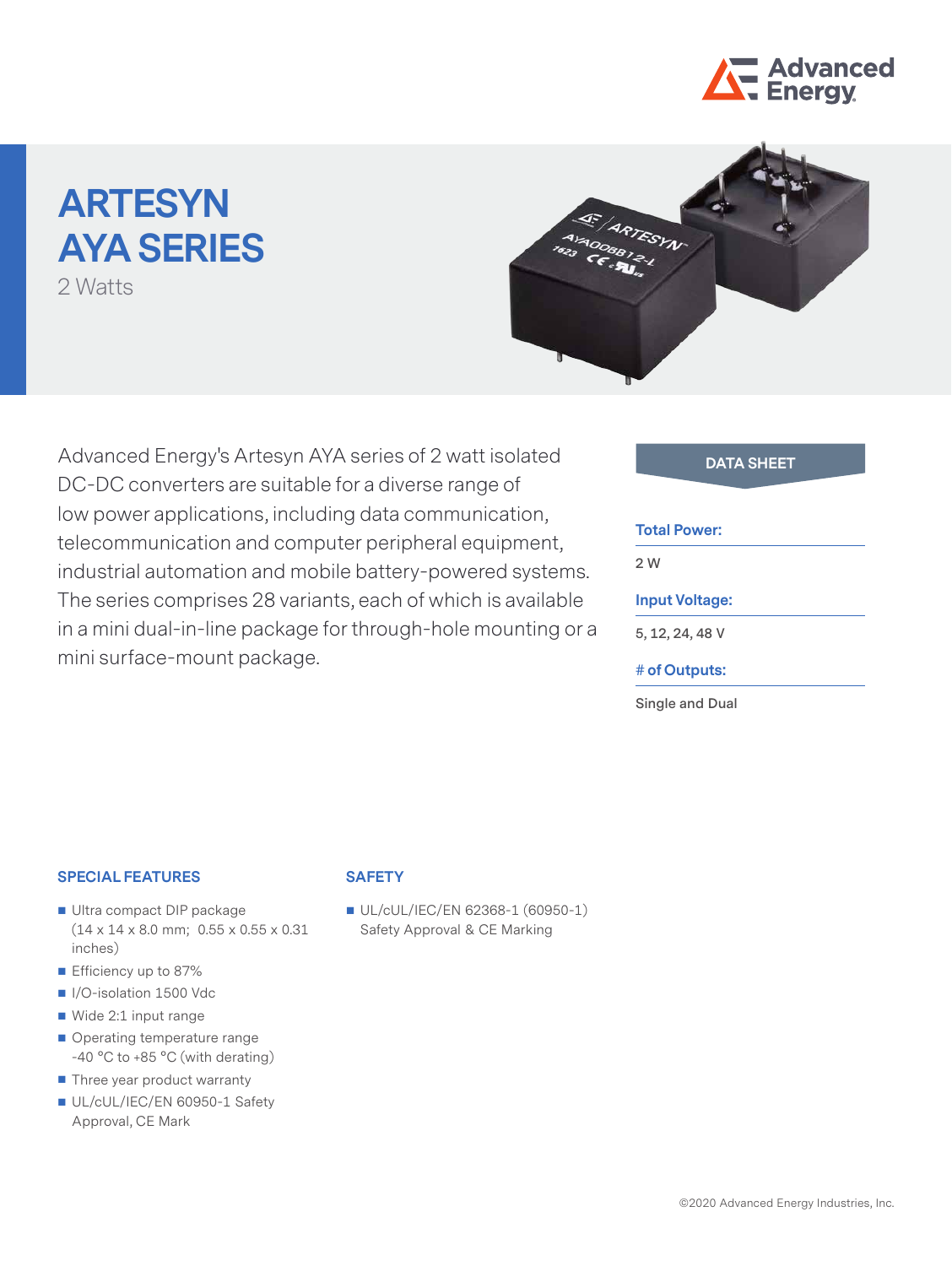# **ELECTRICAL SPECIFICATIONS**

| Input                    |                                                    |  |  |
|--------------------------|----------------------------------------------------|--|--|
| Input range              | 4.5 - 10 Vdc; 9 - 18 Vdc; 18 - 36 Vdc; 36 - 75 Vdc |  |  |
| Efficiency               | 87% @ 12 Vo                                        |  |  |
| Output                   |                                                    |  |  |
| Voltage tolerance        | ±1.5%                                              |  |  |
| Line regulation          | ±0.2%                                              |  |  |
| Load regulation          | 1.0%                                               |  |  |
| Noise/ripple             | 70 mV                                              |  |  |
| Overload protection      | 170% typ of Io max, foldback                       |  |  |
| Short circuit protection | Continuous, automatic recovery                     |  |  |
| Switching frequency      | 100 kHz                                            |  |  |
| <b>Isolation</b>         |                                                    |  |  |
| I/O isolation            | I/O: 1500 Vdc                                      |  |  |
| Insulation resistance    | 1000 Mohm                                          |  |  |
| Insulation capacitance   | 100 pF                                             |  |  |

# **ENVIRONMENTAL SPECIFICATIONS**

| Operating ambient temperature range | -40 °C to +85 °C         |
|-------------------------------------|--------------------------|
| Storage temperature                 | $-50 °C$ to $+125 °C$    |
| Humidity                            | 5% to 95% non-condensing |
| <b>MTBF</b>                         | 13.5 Mhrs calculated     |

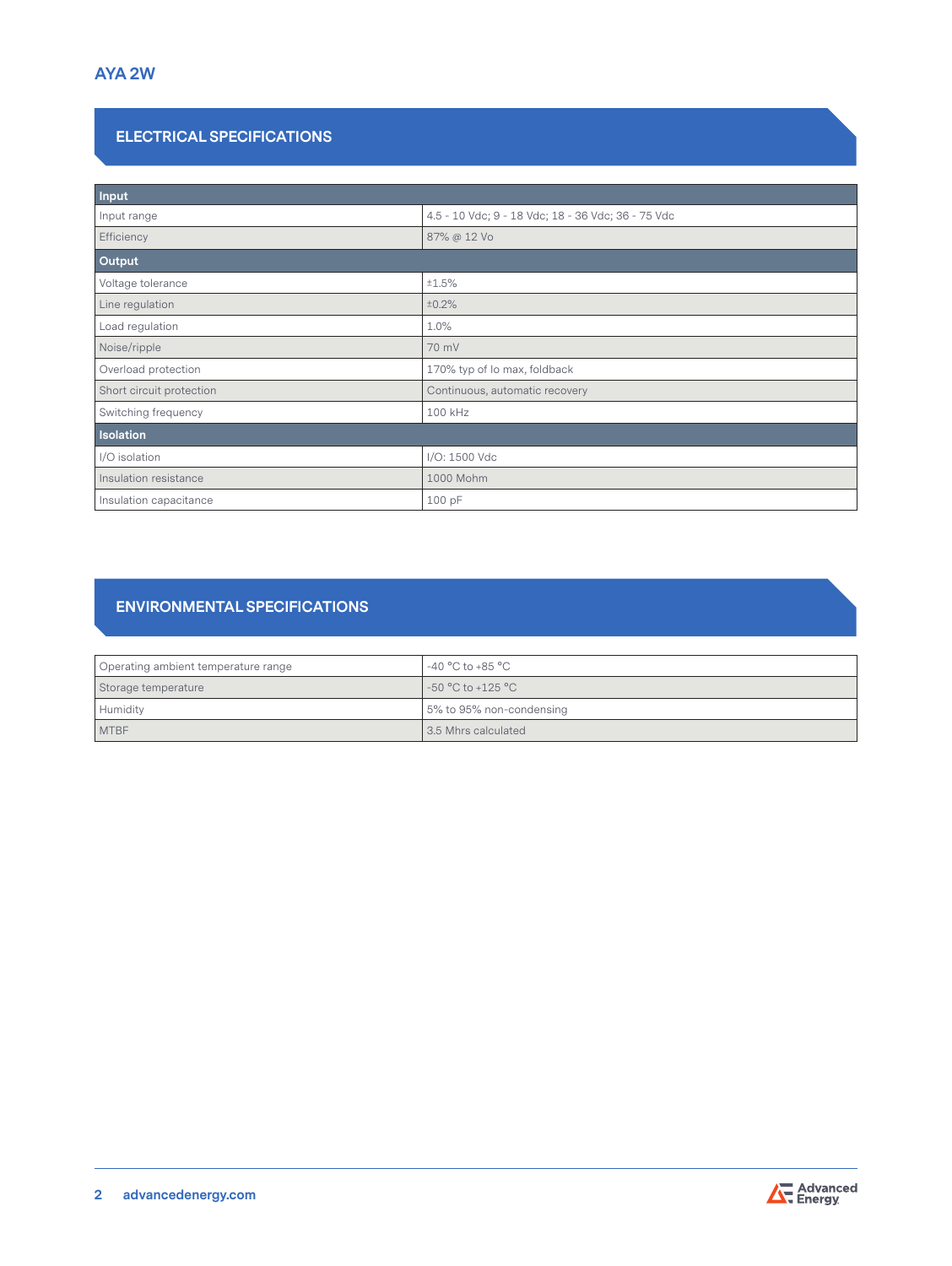# **ORDERING INFORMATION**

| <b>Part Number</b> | <b>Input Voltage</b> | <b>Output Voltage</b> | <b>Output Current</b> | <b>Efficiency</b> | Power |
|--------------------|----------------------|-----------------------|-----------------------|-------------------|-------|
| AYA00F05-L         | 4.5-10 Vdc           | 3.3 Vdc               | 0.4A                  | 79%               | 1.3 W |
| AYA00F12-L         | 9-18 Vdc             | 3.3 Vdc               | 0.4A                  | 80%               | 1.3 W |
| AYA00F24-L         | 18-36 Vdc            | 3.3 Vdc               | 0.4A                  | 80%               | 1.3 W |
| AYA00F48-L         | 36-75 Vdc            | 3.3 Vdc               | 0.4A                  | 79%               | 1.3 W |
| AYA00A05-L         | 4.5-10 Vdc           | 5 Vdc                 | 0.4A                  | 81%               | 2 W   |
| AYA00A12-L         | 9-18 Vdc             | 5 Vdc                 | 0.4A                  | 83%               | 2 W   |
| AYA00A24-L         | 18-36 Vdc            | 5 Vdc                 | 0.4A                  | 83%               | 2 W   |
| AYA00A48-L         | 36-75 Vdc            | 5 Vdc                 | 0.4A                  | 82%               | 2W    |
| AYA00AA05-L        | 4.5-10 Vdc           | $+5$ Vdc              | 0.2A                  | 82%               | 2 W   |
| AYA00AA12-L        | 9-18 Vdc             | $+5$ Vdc              | 0.2A                  | 84%               | 2 W   |
| AYA00AA24-L        | 18-36 Vdc            | $+5$ Vdc              | 0.2A                  | 84%               | 2 W   |
| AYA00AA48-L        | 36-75 Vdc            | $+5$ Vdc              | 0.2A                  | 82%               | 2 W   |
| AYA00B05-L         | 4.5-10 Vdc           | 12 Vdc                | 0.167A                | 85%               | 2 W   |
| AYA00B12-L         | 9-18 Vdc             | 12 Vdc                | 0.167A                | 87%               | 2 W   |
| AYA00B24-L         | 18-36 Vdc            | 12 Vdc                | 0.167A                | 87%               | 2 W   |
| AYA00B48-L         | 36-75 Vdc            | 12 Vdc                | 0.167A                | 86%               | 2 W   |
| AYA00BB05-L        | 4.5-10 Vdc           | $+12$ Vdc             | 0.083A                | 84%               | 2 W   |
| AYA00BB12-L        | 9-18 Vdc             | + 12 Vdc              | 0.083A                | 86%               | 2 W   |
| AYA00BB24-L        | 18-36 Vdc            | $+12$ Vdc             | 0.083 A               | 86%               | 2 W   |
| AYA00BB48-L        | 36-75 Vdc            | $+12$ Vdc             | 0.083A                | 85%               | 2 W   |
| AYA00C05-L         | 4.5-10 Vdc           | 15 Vdc                | 0.134A                | 85%               | 2 W   |
| AYA00C12-L         | 9-18 Vdc             | 15 Vdc                | 0.134A                | 87%               | 2 W   |
| AYA00C24-L         | 18-36 Vdc            | 15 Vdc                | 0.134A                | 87%               | 2 W   |
| AYA00C48-L         | 36-75 Vdc            | 15 Vdc                | 0.134A                | 86%               | 2 W   |
| AYA00CC05-L        | 4.5-10 Vdc           | $+15$ Vdc             | 0.067A                | 85%               | 2 W   |
| AYA00CC12-L        | 9-18 Vdc             | $+15$ Vdc             | 0.067A                | 87%               | 2 W   |
| AYA00CC24-L        | 18-36 Vdc            | $+15$ Vdc             | 0.067A                | 87%               | 2 W   |
| AYA00CC48-L        | 36-75 Vdc            | $+15$ Vdc             | 0.067A                | 85%               | 2 W   |

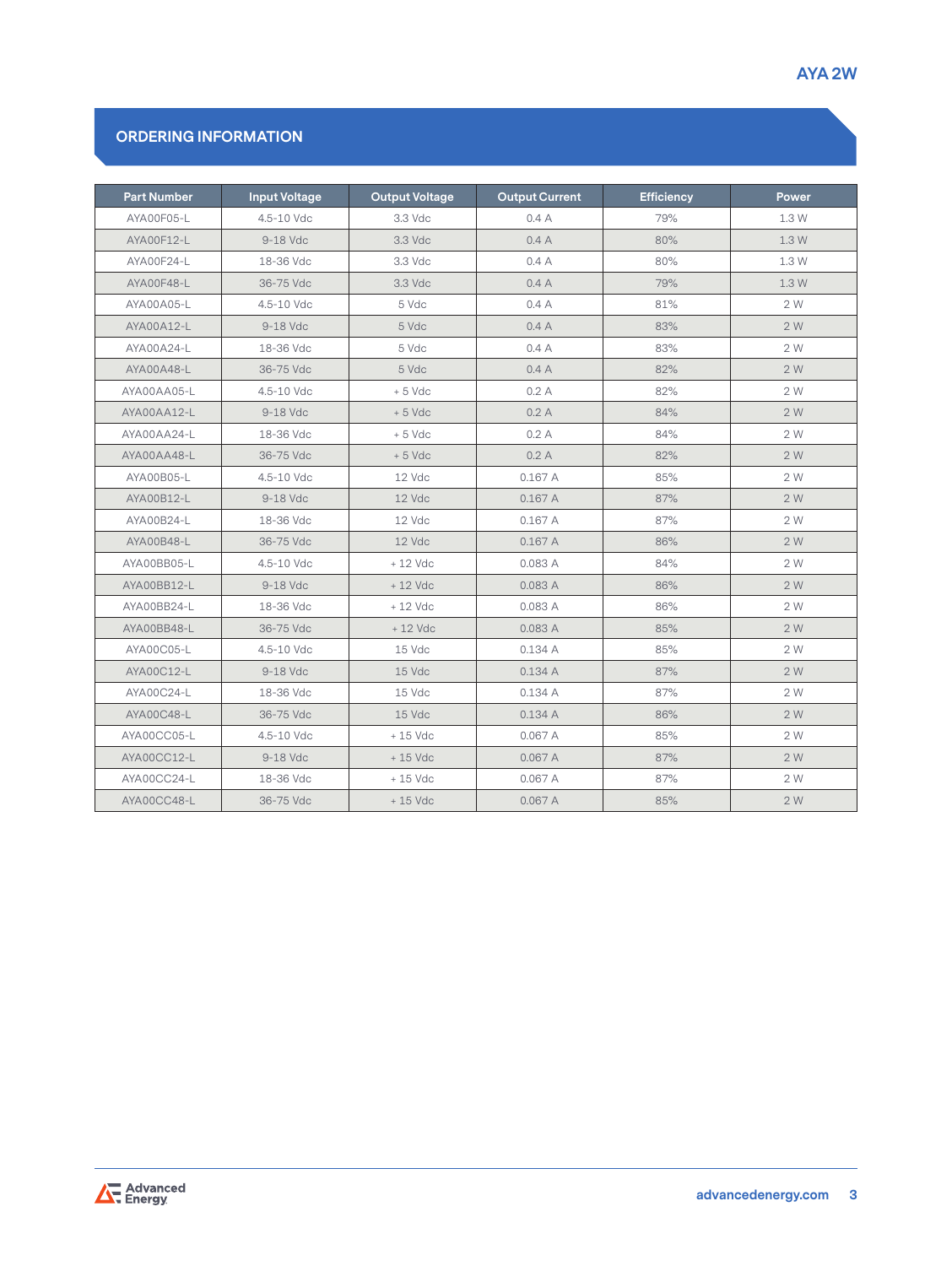## **MECHANICAL DIMENSIONS**



| <b>Pin Connections</b> |               |             |  |  |  |
|------------------------|---------------|-------------|--|--|--|
| Pin                    | Single Output | Dual Output |  |  |  |
| 1                      | $-Vin$        | $-Vin$      |  |  |  |
|                        | $+V$ in       | $+V$ in     |  |  |  |
| 5                      | +Vout         | $+$ Vout    |  |  |  |
| 6                      | No pin        | Common      |  |  |  |
|                        | $-V$ out      | $-V$ out    |  |  |  |

• All dimensions in mm (inches) • Tolerance: X.X±0.5 (X.XX±0.02) X.XX±0.25 ( X.XXX±0.01) • Pin diameter Ø 0.5 ±0.05 (0.02±0.002)